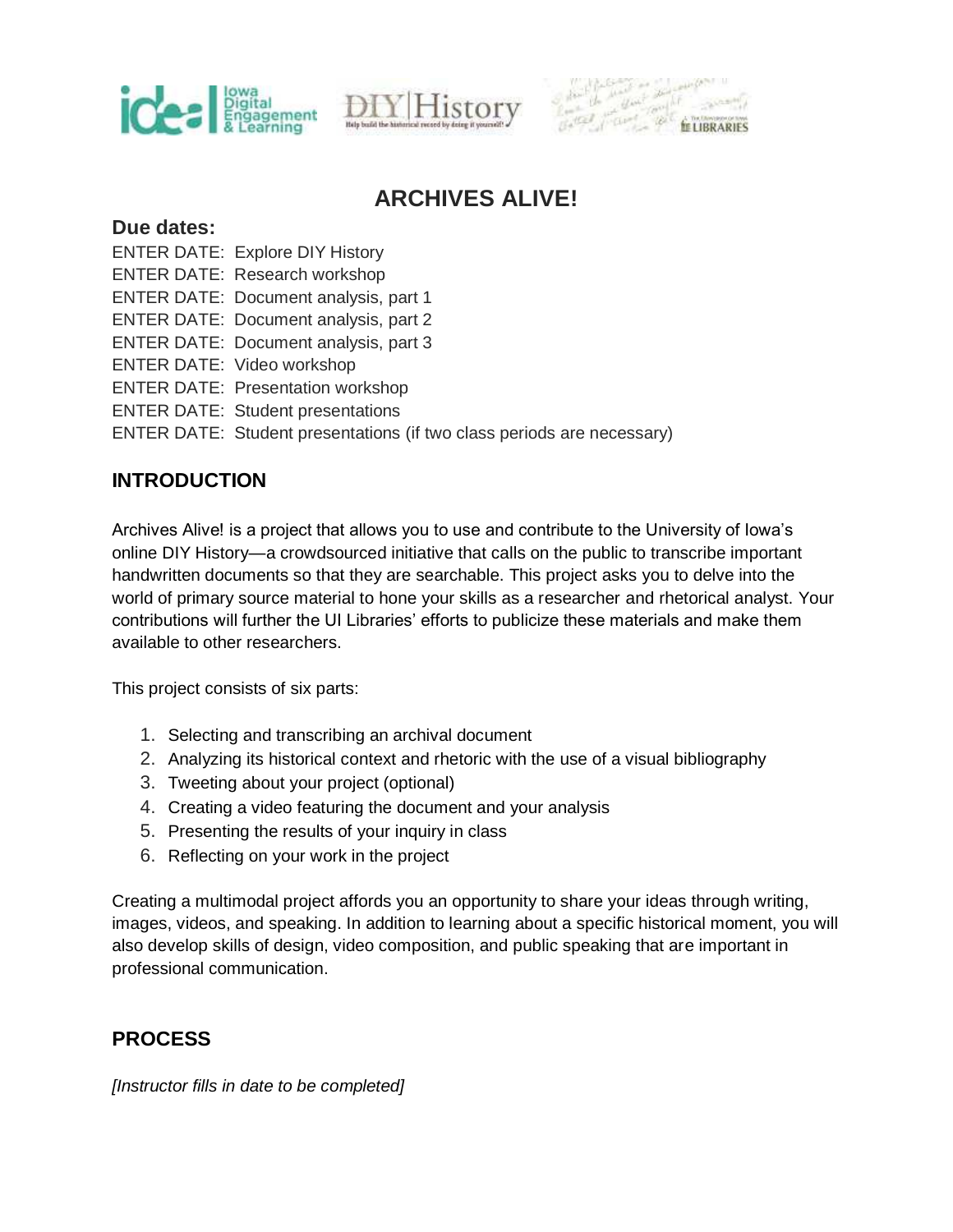





**Transcribe** and rhetorically analyze a document from the UI Libraries[' DIY History](http://diyhistory.lib.uiowa.edu/) project. [Instructors may choose to recommend a section of the DIY site/topic here]. You may transcribe only a single page or, if you find it useful, transcribe more pages.

#### [Instructor fills in date to be completed]

**Research** the historical context of DIY History documents and collections using the University of Iowa Libraries collections and other relevant resources in order to help you understand the document you've chosen. Read pages that precede and follow the page or pages you transcribed. Look at th[e Collections Guide a](http://aspace.lib.uiowa.edu/)nd the [DIY History Subject Guide](http://guides.lib.uiowa.edu/diyhistory) to learn more about how the document was created and how it ended up in the UI Libraries' holdings.

**Write** an 800-word analysis that includes images and links (for example, in the form of a blog post).

#### [Instructor fills in date to be completed]

#### **Step 1** (400 words):

● Part 1 is a rhetorical analysis of the document in light of its context, the maker, the kinds of claims and appeals utilized, and the effectiveness of those claims and appeals. Use the tools of rhetoric to analyze how the document achieves its purpose. Step 1 will resemble the kind of work you already did on the first major assignment.

#### [Instructor fills in date to be completed]

#### **Step 2** (400 words):

- Part 2 is a historical contextualization of the document. Here you will provide a sense of the world in which this document was written. The historical context need not be directly connected to the document, though historical events mentioned in the document should be explained.
- Use [Coggle](https://coggle.it/) to create a visual bibliography that will help to organize your ideas and keep track of your research.

#### [Instructor fills in date to be completed]

#### **Step 3**:

- Revise for a final draft
- Integrate Steps 1 and 2 into a cohesive document. Your final draft will begin with a succinct introduction that lets the reader know you'll be historically contextualizing and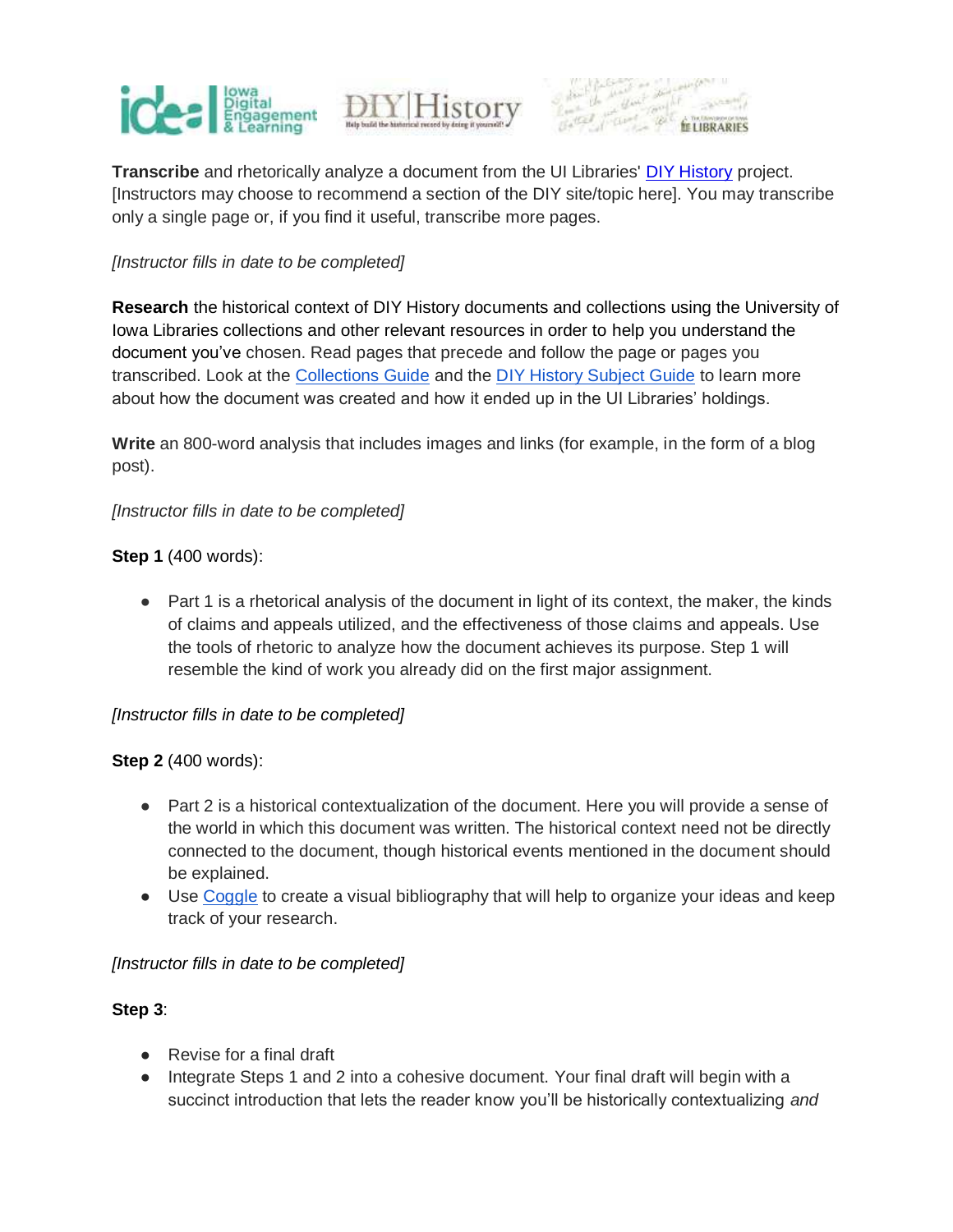



rhetorically analyzing the archival document. The intro will include a thesis statement clearly explaining your analytical argument related to the rhetoric used in the document. It will also include a robust opening sentence that catches your reader's attention and subsequent sentences that lend detail to the claims made in your thesis statement.

● Your body paragraphs will contain topic sentences that state the objective of each paragraph and transitional sentences that connect one paragraph's thoughts to those in the next paragraph. The conclusion will provide a clear summation, and a strong conclusion may also look beyond the scope of your thesis to other questions, ideas, and implications that suggest why your analysis is important or meaningful in a wider context.

In historically contextualizing your document, make sure to consult more sources than Wikipedia and to use research tools other than Google. The UI Libraries have graciously put together [a](http://guides.lib.uiowa.edu/diyhistory)  [subject guide t](http://guides.lib.uiowa.edu/diyhistory)o help you conduct your research. Pursue questions through a variety of sources, and make use of the Libraries when composing your analysis.

Include images of and a hyperlink to the archival document as well as a link to your video tour (described below). Use hyperlinks to relevant articles or other sources used to develop your analysis of the document. All images and sources (in your analysis, video, and presentation) must be cited. Directions for sources can be found on the [Libraries' Research Paper Resources](http://guides.lib.uiowa.edu/research_papers)  [Subject Guide](http://guides.lib.uiowa.edu/research_papers) (scroll down for section on Bibliographic style). Those sources must be cited in bibliography style at the end of the post. You may want to consul[t Easybib.com](http://www.easybib.com/) (but also double check) for quick citation production.

#### [Instructor fills in date to be completed]

**Record** a 1:30 to 3-minute video in which you walk the viewer through the document you transcribed. Include the most compelling observations from your analysis of the documents and interesting insights you discovered throughout the project. Think of the video as a short tour of your work to understand the archival document, an illustration of what it teaches us about the time, place, and people through which it arose.

In the video, you may comment briefly on the transcription process. You might point out portions of the archival document and its historical context that you found compelling, vexing, or personally relevant. Look at the archival collection guide using the link available at the top of each transcription page.

Please note, your video must include:

- A title screen with the following elements: title, name, section, semester.
- All images (in your analysis, video, and presentation) must be cited--directions for citing images can be found on th[e resources page.](http://guides.lib.uiowa.edu/diyhistory)
- You must also include a final slide with citations.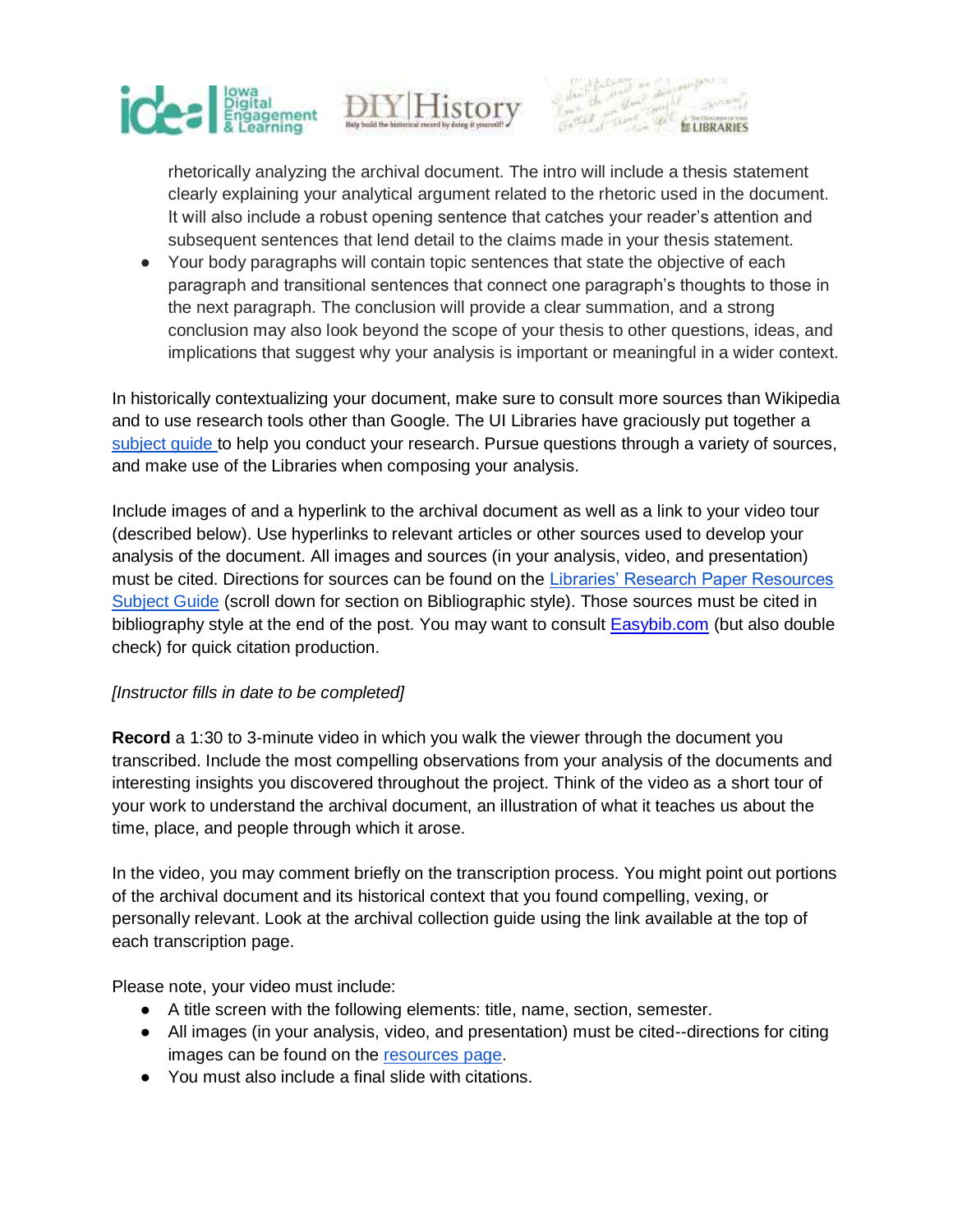



# $\frac{1}{\sqrt{2}}$

For this project, you will use software to create a video using narration and still images (photographs, slides, images of your archival document, etc.) Any of the following software applications will work:

- Adobe Premiere Pro: available on all ITS computers, Mac or PC [here are instructions.](https://drive.google.com/file/d/0By2PNqVBxbgQaGhPMW94MUhHZzA/edit)
- iMovie (Mac only) [here are instructions.](https://www.youtube.com/watch?v=gxBuQ1ew-Io)
- Windows Moviemaker (PC only[,](http://windows.microsoft.com/en-us/windows/get-movie-maker-download) [free download\)](https://www.microsoft.com/en-us/store/p/movie-maker-free-video-editor/9nblggh4wwjr)
- Photo Story 3 (PC only[, free download\)](http://download.cnet.com/Photo-Story-3-for-Windows/3000-12511_4-10339154.html) [here are instructions.](https://www.youtube.com/watch?v=w12mZsStlDU)

You may save time by consulting [a Lynda.com tutorial](http://lynda.uiowa.edu/) associated with the software option you want to use (Adobe Premiere, iMovie, Moviemaker, and Photo Story) in order to learn how to use the video composition technique called th[e Ken Burns effect](http://en.wikipedia.org/wiki/Ken_Burns_effect) (panning and zooming across still images with narration).

See an example of a previous response to the Archives Alive! projec[t here.](http://www.kaltura.com/index.php/extwidget/preview/partner_id/1004581/uiconf_id/15920232/entry_id/0_bxo207kw/embed/legacy?) Also see examples of student-produced video[s i](http://ideal.uiowa.edu/student-works?project=83&course=All&instructor=&semester=All&place=All&media=All&=Apply)n the [Archives Alive! series](http://ir.uiowa.edu/ideal_archivesalive/) in the University of Iowa's Institutional Repository.

#### [Instructor fills in date to be completed]

**Present** your work in a 6-7 minute PowerPoint[, Haiku Deck](https://www.haikudeck.com/) or [Prezi.](https://prezi.com/) While you may not show your video, you can certainly incorporate its language and images into your live presentation. There are many ways to begin your stand-and-deliver presentation, but you should make sure to establish a particular tone at the outset. You must decide, for yourself, the best tone with which to address your audience. In addition, you'll want to be sure you craft a narrative arc in describing your work. This arc might be chronological, thematic, or some other organizational form. You will want to use personal experience or engaging narrative as a way to hold the audience's attention, especially if many in the audience have been through the process of composing this project themselves.

In addition, signposting and a repetition of your main points will help keep the audience aware of where you're going and where you've been in the presentation (and the archival document). Your audience cannot go back and reread a paragraph as they might have in your essay. Be specific in your claims and examples and return to your main points often – particularly in your conclusion.

Use your speech's conclusion to look beyond the document at hand or invoke particularly effective rhetorical flourishes. If you do so, make sure they underscore the main points of your speech.

#### [Instructor fills in date to be completed]